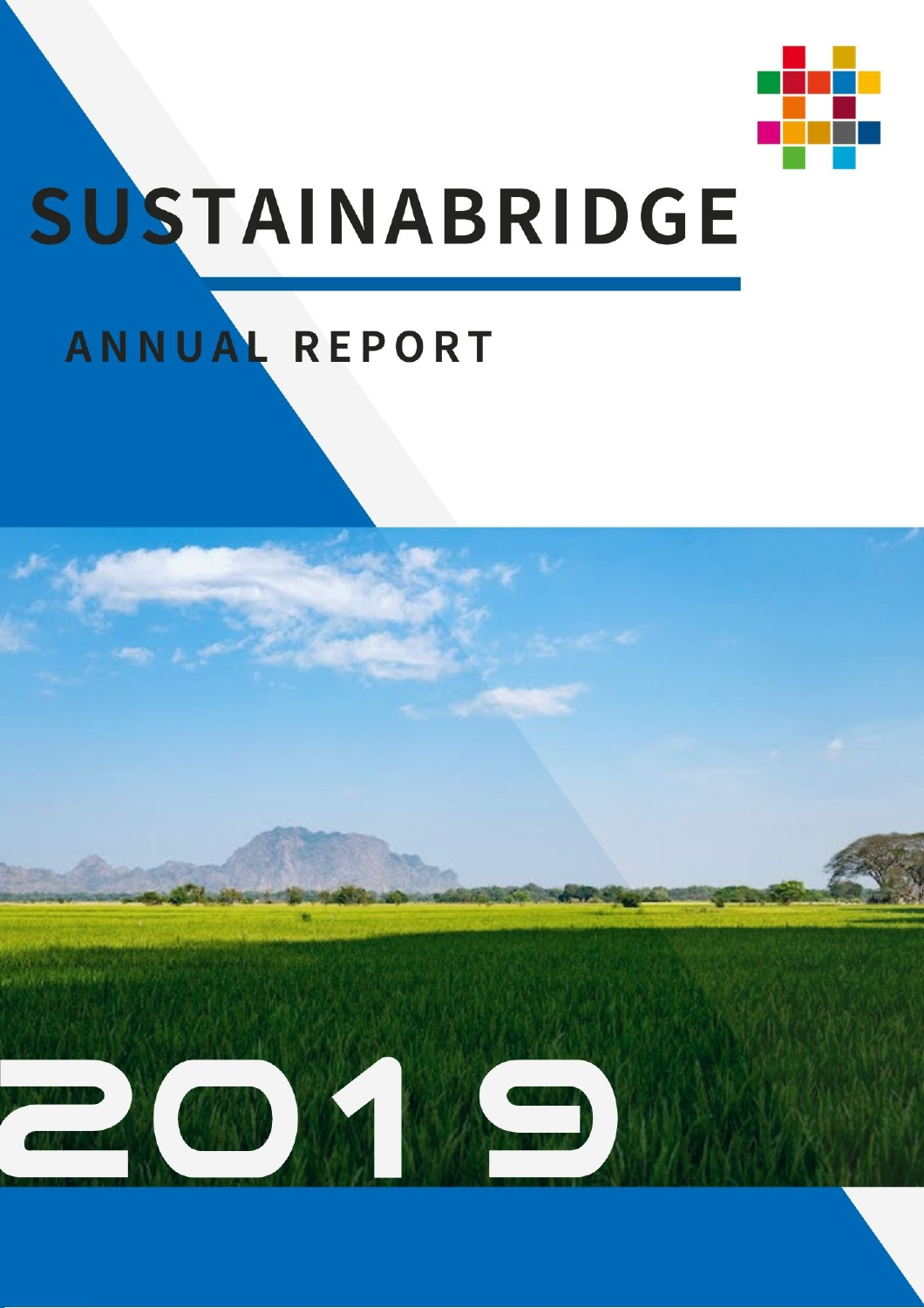#### ■ Activity report in Myanmar (October-December 2019)

#### **Overview**

The General Incorporated Association of Sustainabridge (hereafter mentioned as SB) has completed the registration in October 1, 2019 in Japan. With all our wishes of happiness for the people of Myanmar, we aim to contribute to the healthy economic development and peace building in Myanmar by tackling a variety of issues created by differences in ethnicity, religion and community. We act as a "bridge" over which the people of Myanmar can overcome "the differences" on their own.

The issues prevailing in Myanmar are becoming more complex, thus the cooperation with different stakeholders becomes increasingly important. We aim to lead to solutions by strengthening partnerships with other NGOs as well as with UN agencies, companies, universities, and local governments - with all wisdom in their respective of areas of competence.

SB would take over the project management of the Hpa-an Technical Training School in Karen State, Myanmar, from the certified NPO Bridge Asia Japan (BAJ). It was dully explained to the people concerned, including the national staff. On the other hand, the name on the memorandum is expected to change only by the end of 2020 due to the time constraint.

SB have concluded a subsidy contract with The Nippon Foundation as of December 6, 2019. The total grant of approximately 1.1 million US dollars will be transferred to Myanmar at the request of The Nippon Foundation. Meanwhile, SB proceeded to registration as an international NGO in Myanmar, established a new office and drew up internal rules and regulations.

1. Management for the Hpa-an Technical Training School

For the year 2020, the national staff were explained that SB would assume the management of the school. The hand-over process had been followed during the transitional period.

2. Project of the Lay Kay Kaw Vocational Training Center

In October 4, 2019, SB met with a construction contractor for the center during a workshop hosted by the Nippon Foundation, then proceeded to supervision of their construction work. A temporary office was set up accordingly in the Grade One Hotel in Myawaddy District. Over a year from October 2019, in line with an architectural plan conceived by SB, the contractor engaged by the Nippon Foundation will complete the construction which comprises an elevated tank, a well, two water storage tanks, a generator hut, an office, two workshops and classrooms, a kitchen & dining hall, a dormitory for men, a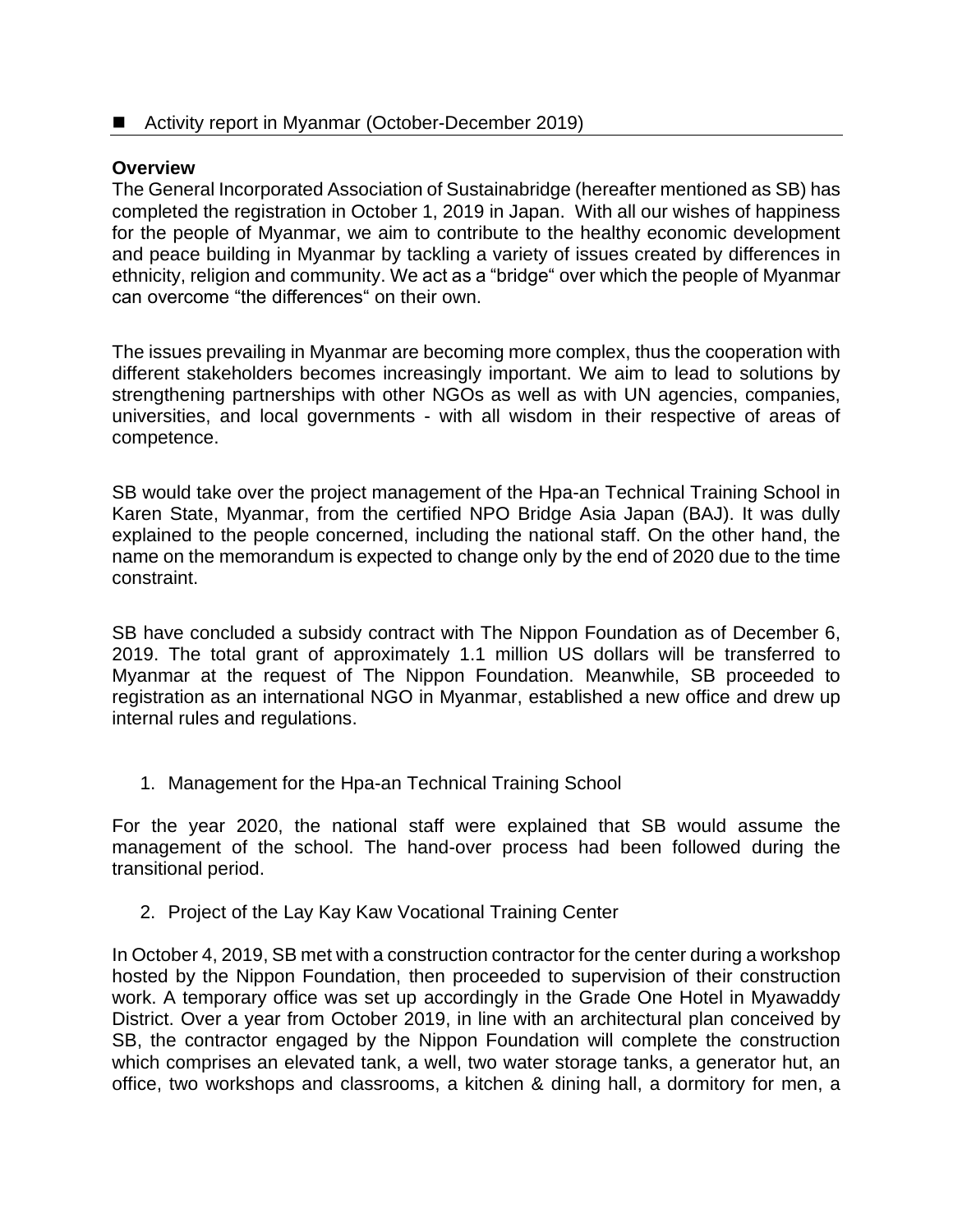dormitory for women, two warehouses, an electric indoor and outdoor wiring, and a water supply pipeline.

#### 3. Yangon office

(1) Contracts for new projects

The project proposals for the Hpa-an Technical Training School and the Lay Kay Kaw Vocational Training Center were approved by the Nippon Foundation and subsequently signed between the two parties as of December 6, 2019. The project covers the period from January to December 2020 with the total subsidy of approximately 1.1 million US dollars.

#### (2) Preparation for opening an office

SB have designed and produced the logo and set out an SNS strategy (Facebook, Instagram, Tweeter, homepage) and acquired a new account accordingly.

(3) Preparation for registration as an international NGO SB started to prepare for the registration as an international NGO in Myanmar, upon the completion of the registration in Japan.

#### (4) The Lay Kay Kaw Vocational Training Center

The project for the construction of the school was approved by the Nippon Foundation. In October 2019, a temporary office in Myawaddy was opened and an administrative officer, an accountant, a logistician and two engineers were recruited. A coordinator, who had been based in Hpa-an, was promoted as a deputy manager to oversee the whole project. Secretary-General Akiko Mori and the chief engineer traveled to Myawaddy to support the team to get the project on track.

#### ■ Activity report in Japan (October-December 2019)

1. Administration / Finances

The registration was completed in Japan through a judicial scrivener.

Office Address: 1-5-6 Kudanminami, Chiyoda-ku, Tokyo 102-0074 Risona Kudan Building 5F.

Corporate Name: General Incorporated Association of Sustainabridge (Normal Type) Registration Number: 0100-05-030863

Registration date: October 1, 2019

A financial report and documents for e-TAX payment were prepared by an accountant.

### 2. Human resources

Mr Gaku Manago was recruited as a representative for the office in Hpa-An. His employment contract was dully concluded with the dispatch date for January 28, 2020.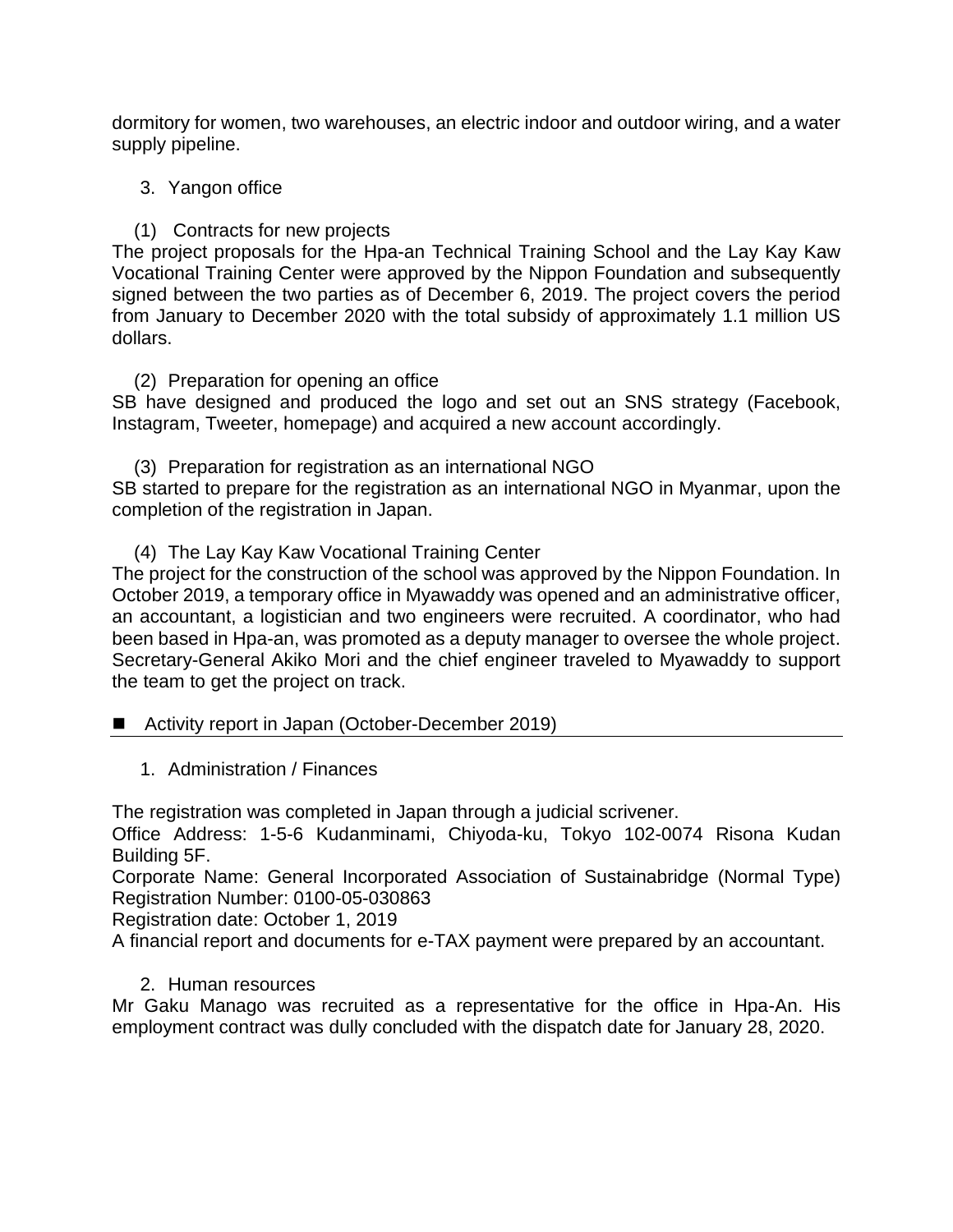#### ■ Financial Statement

#### **< Balance Sheet>**

( Unit:JPY)

| <b>Account title</b>                   | Amount used in the  | Amount used in the |        |
|----------------------------------------|---------------------|--------------------|--------|
|                                        | current term        | previous term      | Remark |
| Assets                                 |                     |                    |        |
| <b>Total Assets</b>                    | $\mathbf 0$         |                    |        |
|                                        |                     |                    |        |
| Liabilities<br>$\mathbf{H}$            |                     |                    |        |
| 1. Current liabilites                  |                     |                    |        |
| Other payable                          | 4,950               |                    |        |
| Income taxes payable                   | 17,500              |                    |        |
| Suspense receipts                      | 258,991             |                    |        |
| Total for current liabilites           | 281,441             |                    |        |
| <b>Total Liabilities</b>               | 281,441             |                    |        |
|                                        |                     |                    |        |
| <b>Net Assets</b><br>$\mathbf{III}$    |                     |                    |        |
| 1. Restricted Net Assets               |                     |                    |        |
| Total restricted assets                | $\Omega$            |                    |        |
| (Allocated for assets for basic fund)  | 0                   |                    |        |
| (Allocated for restricted assets)      | 0                   |                    |        |
| 2. Unrestricted Net Assets             | $\triangle$ 281,441 |                    |        |
| (Allocated for assets for basic fund)  | 0                   |                    |        |
| (Allocated for restricted assets)      | 0                   |                    |        |
| <b>Total Net Assets</b>                | $\triangle$ 281,441 |                    |        |
| <b>Total Liabilites and Net Assets</b> | 0                   |                    |        |